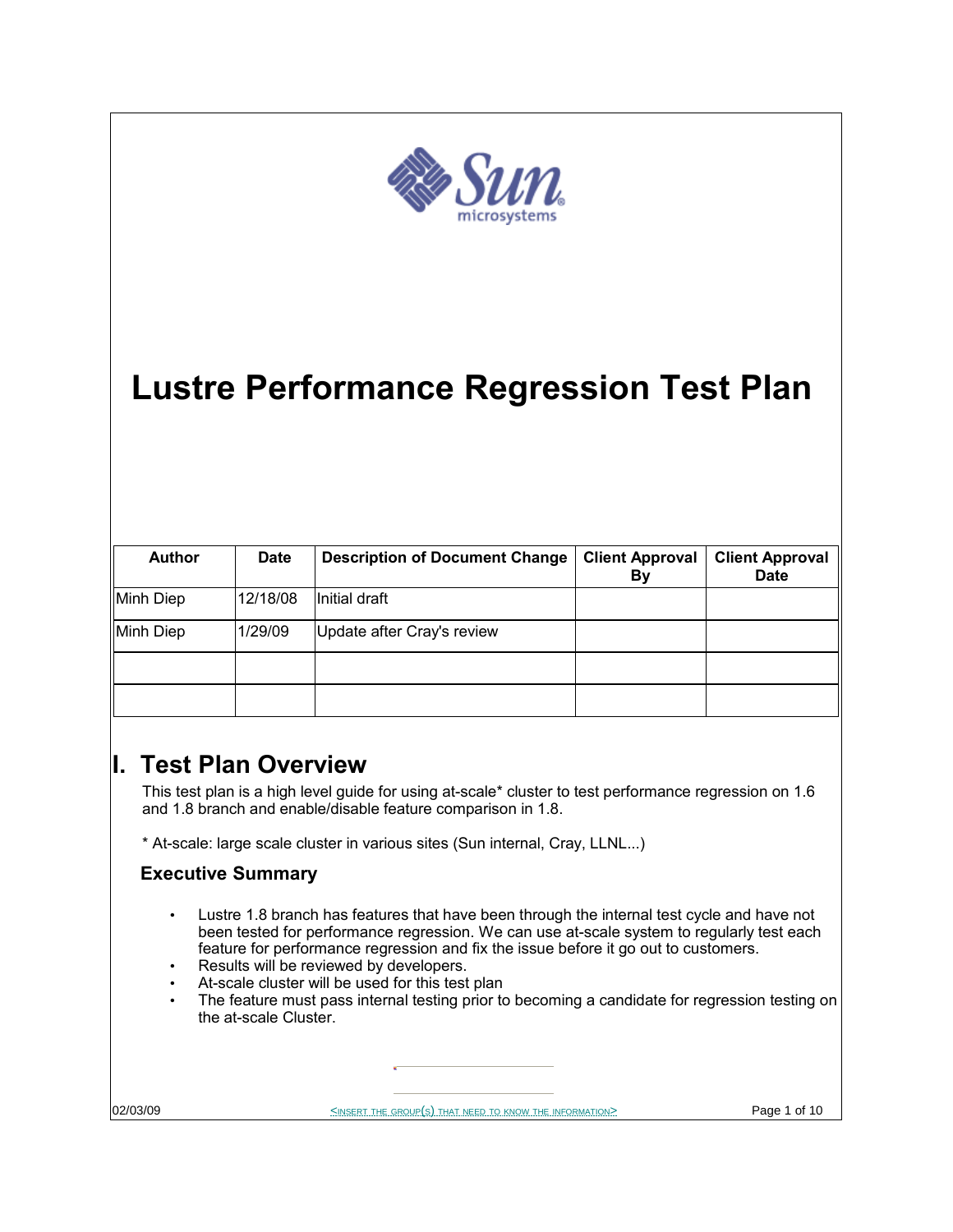## **Problem Statement**

Lustre 1.8 features have not been tested for performance on regular base. It's impossible to keep monitor and improve the performance if we don't do regular performance regression testing from build to build. It's also difficult to understand the performance impact from each feature after enabling it.

## **Goal**

The goal is to compare performance between 1.6 and 1.8; and run existing features to find out if there are any performance impact and regression from enabling it.

## **Success Factors**

The success factor will be that there are no performance regression and we do performance testing on regular base and report performance issue back to the development team.

## **Benchmarking**

Following is the list of benchmarks to measure performance in this plan

- Benchmarking individual disks with dd (lustre independent)
- Benchmarking raw RAID6 performance with Sgpdd-survey
- Benchmarking RAID6 performance with OBDFilter-survey
- Benchmarking network bandwidth with LNET Selftest
- Benchmarking metadata operations with Metabench on multiple clients
- Benchmarking Lustre clients with PIOS on single client, IOR on multiple clients

## **Testing Plan**

### ● **Performance comparison between 1.6 and 1.8**

Testing will be to compare performance between 1.6 and 1.8 and all default features. This is to make sure by default there is no performance impact for new releases.

- Quota: performance comparison between enable and disable. Set quota to user with quota limit to about 110% the amount of data written.
- **Performance comparison on each feature for 1.8**

Testing will be to compare performance in a feature when it's enable and disable. This is to make sure that each feature does not impact performance when being enable.

- Quota: performance comparison between enable and disable. Set quota to user with quota limit to about 110% the amount of data written.
- OST Pool: performance comparison between pool and non-pool filesystem. Create a single pool with all OSTs.
- Adaptive Timeout: performance comparison between enable and disable.
- VBR: This feature can not be disable.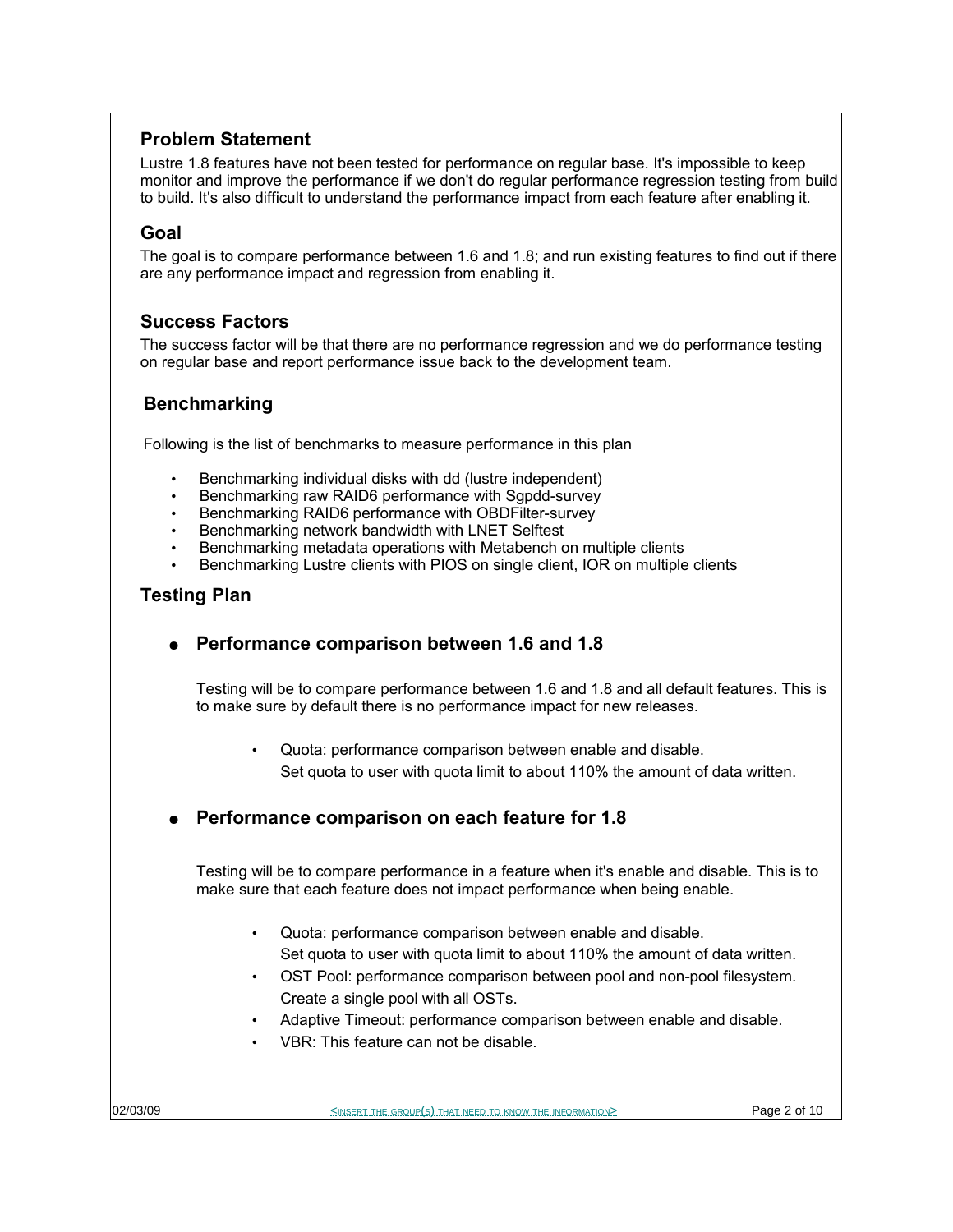#### **Test Cases**

Test Case Description:

#### **1. Benchmarking individual disks with dd**

Individual disks need to be measured in order to remove low performing disks from Lustre configuration. We suggest running following command in 3 iterations to verify the individual disk performance on each OSS. # dd if=/dev/zero of=<disk name> bs=1M count=16384 oflag=direct

An average of the 3 iterations should be considered to remove/replace lowest performing disks. A variation of +/- 3% in the disk performance is acceptable.

Note: This measurement only needs to run once and it's Lustre independent.

#### **2. Benchmarking raw RAID6 performance with Sgpdd-survey on Single OSS**

Sgpdd-survey is a wrapper script available in Lustre IOKit. This script exercises disk performance using sgp\_dd tool available in SG3 utilities [\(http://sg.torque.net/](http://sg.torque.net/sg/p/sg3_utils-1.27.tgz) [sg/p/sg3\\_utils-1.27.tgz\)](http://sg.torque.net/sg/p/sg3_utils-1.27.tgz).

#### **Disks Tuning:**

```
# Set max_sectors_kb to 4096 to increase I/O size to disks
for i in /sys/block/sd*/queue/max_sectors_kb; do
        echo 4096 > $i;
done
# Change cache setting to "Write Through"
for i in /sys/block/sd*/device/scsi_disk*/cache_type; do
        echo 'write through' > $i;
done
# Disable NCQ/TCQ since it re-orders writes
for i in /sys/block/sd*/device/queue_depth; do
        echo 1 > $i;
cat $i;
done
```
**\*\* Below is suggestion for creating Raid6 on Sun Hardware \*\* Create Raid6 (Hardware dependent)**

### **RAID6 Configuration with udev on Thumper/Thor:**

yes | mdadm -C /dev/md0 --auto=yes -c 256 -l 6 -n 6 -x 1 /dev/dsk/c{0,1,2,3,4,5}d1 /dev/dsk/c0d8 yes | mdadm -C /dev/md1 --auto=yes -c 256 -l 6 -n 6 /dev/dsk/c{0,1,2,3,4,5}d2 yes | mdadm -C /dev/md2 --auto=yes -c 256 -l 6 -n 6 /dev/dsk/c{0,1,2,3,4,5}d3 yes | mdadm -C /dev/md3 --auto=yes -c 256 -l 6 -n 6 /dev/dsk/c{0,1,2,3,4,5}d4

```
yes | mdadm -C /dev/md4 --auto=yes -c 256 -l 6 -n 6 /dev/dsk/c{0,1,2,3,4,5}d5
```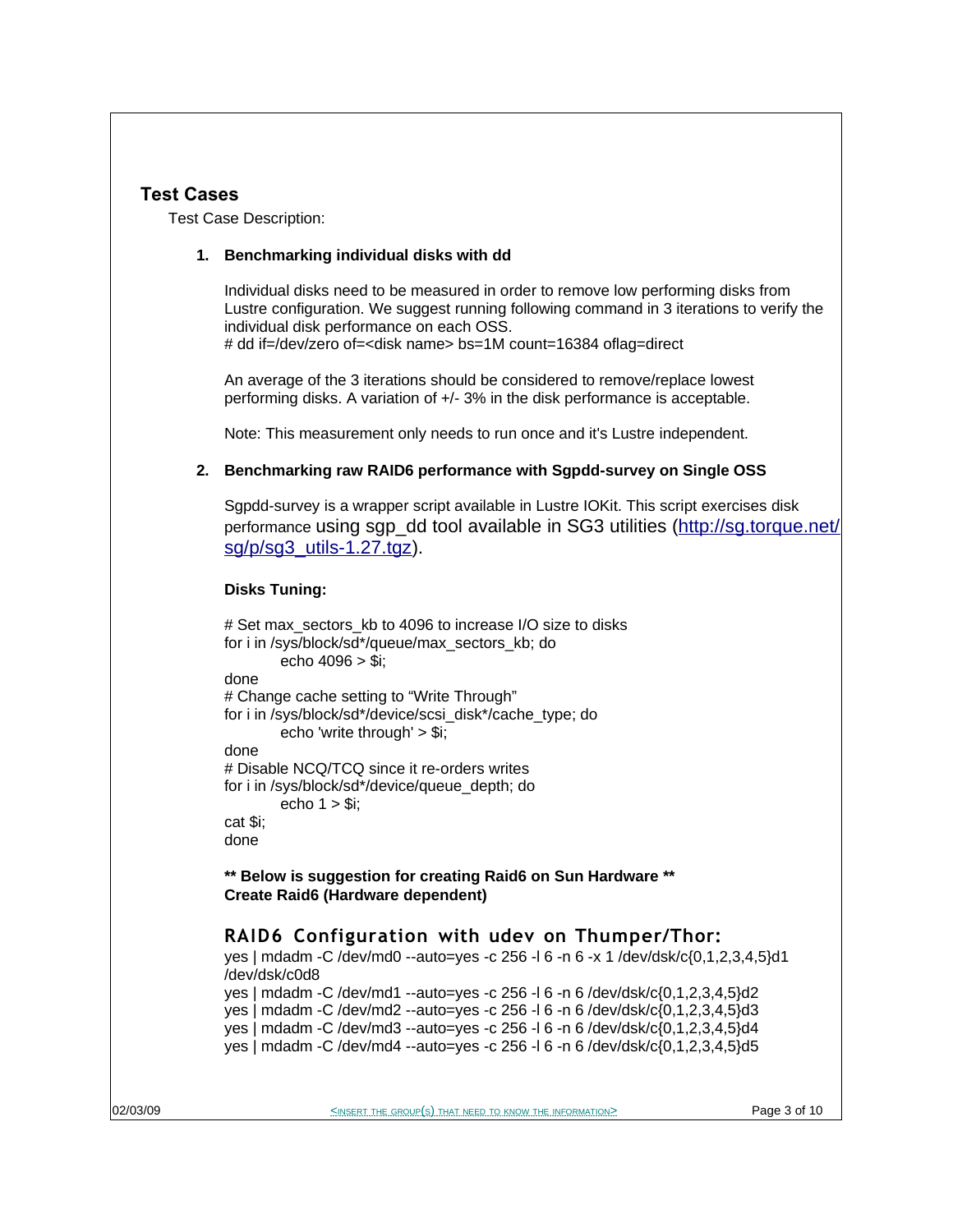| yes   mdadm -C /dev/md5 --auto=yes -c 256 -l 6 -n 6 /dev/dsk/c{0,1,2,3,4,5}d6<br>yes   mdadm -C /dev/md6 --auto=yes -c 256 -l 6 -n 6 /dev/dsk/c{0,1,2,3,4,5}d7                                                                                                                                                                                                                                                                                                                                          |
|---------------------------------------------------------------------------------------------------------------------------------------------------------------------------------------------------------------------------------------------------------------------------------------------------------------------------------------------------------------------------------------------------------------------------------------------------------------------------------------------------------|
| for i in 0 1 2 3 4 5 6; do<br>echo 16384 > /sys/block/md\$i/md/stripe_cache_size;<br>blockdev -- setra 8192 / dev/md\$i;<br>done                                                                                                                                                                                                                                                                                                                                                                        |
| Refer to<br>https://cepedia.sfbay.sun.com/index.php?title=TokyoTech_Thumper_and_Lustre or<br>https://bugzilla.lustre.org/show_bug.cgi?id=17462                                                                                                                                                                                                                                                                                                                                                          |
| for udev configuration with Sun Thumper (X4500) and Thor (X4540) servers. Above<br>configuration creates 7 arrays of RAID6 (4+2) with disks on different controllers and<br>leaves 6 disks to be used for external journal and as spare.                                                                                                                                                                                                                                                                |
| <b>Sgpdd-survey Tuning:</b>                                                                                                                                                                                                                                                                                                                                                                                                                                                                             |
| # Create raw devices out of RAID6 arrays                                                                                                                                                                                                                                                                                                                                                                                                                                                                |
| for i in 0 1 2 3 4 5 6; do<br>raw /dev/raw/ra1\$i /dev/md\$i;                                                                                                                                                                                                                                                                                                                                                                                                                                           |
| done<br>raw-qa                                                                                                                                                                                                                                                                                                                                                                                                                                                                                          |
| Use the Sgpdd-survey script shown in Bug 17218<br>(https://bugzilla.lustre.org/attachment.cgi?id=20068) which has few improvements over<br>sgpdd-survey script from Lustre IOKit. Improvements include, use of block device layer<br>to support directIO instead of sg device layer, 1 MB blocksize, directIO.                                                                                                                                                                                          |
| <b>Sgpdd-survey Invocation:</b>                                                                                                                                                                                                                                                                                                                                                                                                                                                                         |
| rawdevs="/dev/raw/raw10/dev/raw/raw11/dev/raw/raw12/dev/raw/raw13<br>/dev/raw/raw14 /dev/raw/raw15 /dev/raw/raw16" rszlo=1024 rszhi=1024 crglo=1<br>crghi=16 thrlo=1 thrhi=16 size=32768 ./sgpdd-survey                                                                                                                                                                                                                                                                                                 |
| While the command is running, verify that all writes in /proc/mdstat are zero copy writes<br>and not copied writes. Rsz paramter of sgpdd-survey and chunksize parameter to<br>mdadm should be chose in such a way that, all writes will be zero-copy writes. For<br>example,                                                                                                                                                                                                                           |
| # grep zcopy /proc/mdstat<br>reads: 0 for rmw, 14420 for rcw. zcopy writes: 33554432, copied writes: 0<br>reads: 0 for rmw, 14678 for rcw. zcopy writes: 33554432, copied writes: 0<br>reads: 0 for rmw, 13979 for rcw. zcopy writes: 33554432, copied writes: 0<br>reads: 0 for rmw, 17646 for rcw. zcopy writes: 33554432, copied writes: 0<br>reads: 0 for rmw, 18130 for rcw. zcopy writes: 33554432, copied writes: 0<br>reads: 0 for rmw, 16084 for rcw. zcopy writes: 33554432, copied writes: 0 |
| 3. Benchmarking RAID6 OST performance with OBDFilter-survey                                                                                                                                                                                                                                                                                                                                                                                                                                             |
| OBDFilter-survey is a tool from Lustre IOKit that exercises the OBDFilter stack of OSS. It                                                                                                                                                                                                                                                                                                                                                                                                              |
|                                                                                                                                                                                                                                                                                                                                                                                                                                                                                                         |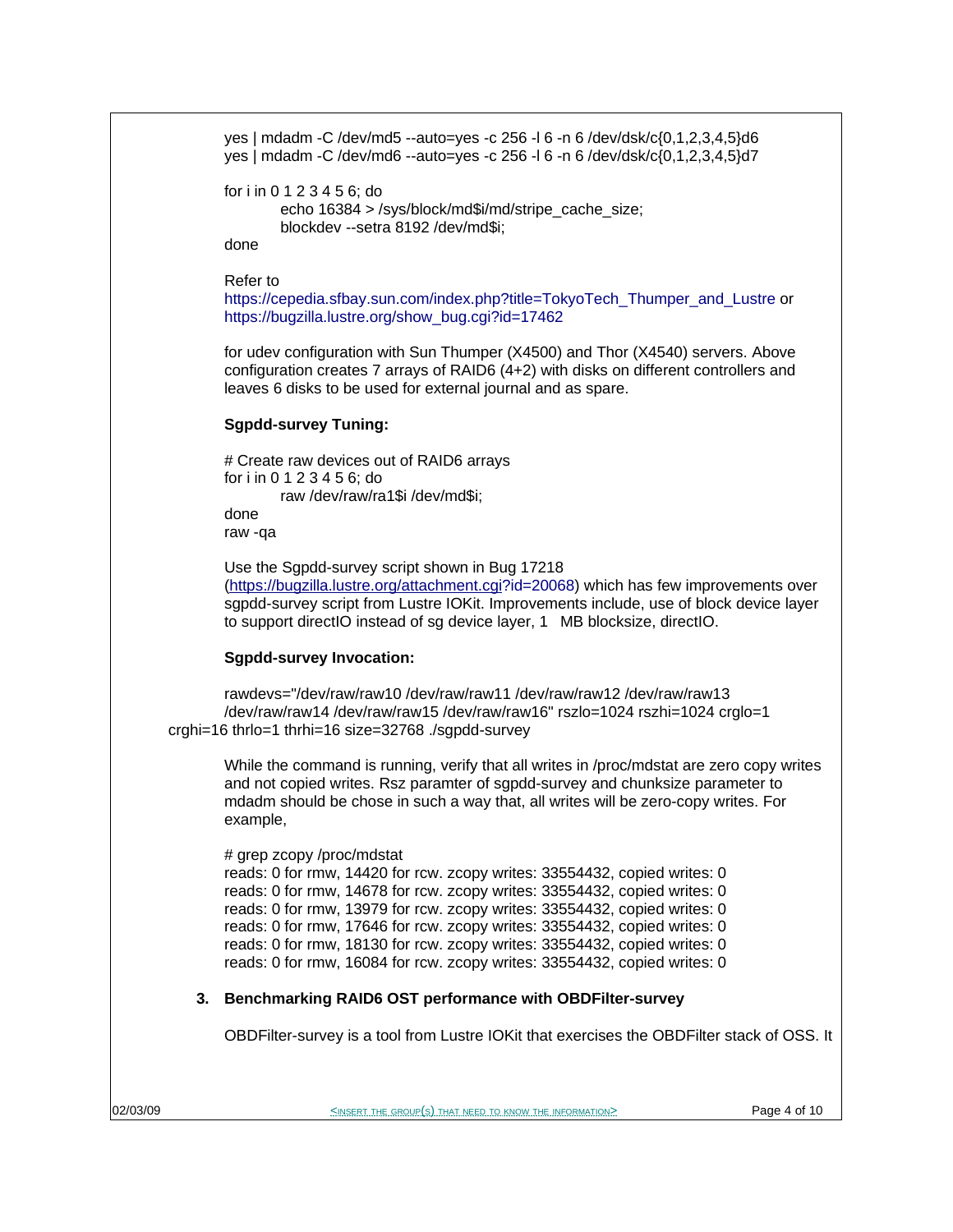can be run directly on disks, OBDFilter devices and from clients. Make sure your Lustre version includes patch for obdfilter-survey mentioned in [https://bugzilla.lustre.org/show\\_bug.cgi?id=17382](https://bugzilla.lustre.org/show_bug.cgi?id=17382)

Verify that "lctl device list" command shows all the OBDFilter devices. For example,

# lctl dl | grep obdfilter 2 UP obdfilter lustre-OST0000 lustre-OST0000\_UUID 7 3 UP obdfilter lustre-OST0001 lustre-OST0001\_UUID 7 4 UP obdfilter lustre-OST0002 lustre-OST0002\_UUID 7 5 UP obdfilter lustre-OST0003 lustre-OST0003\_UUID 7 6 UP obdfilter lustre-OST0004 lustre-OST0004\_UUID 7 7 UP obdfilter lustre-OST0005 lustre-OST0005\_UUID 7 8 UP obdfilter lustre-OST0006 lustre-OST0006\_UUID 7

For running OBDFilter-survey on OSS, invoke it as: # targets=" lustre-OST0000 lustre-OST0001 lustre-OST0002 lustre-OST0003 lustre-OST0004 lustre-OST0005 lustre-OST0006" ./obdfilter-survey

For running it from Lustre client, invoke it as: # targets="oss01:lustre-OST0000 oss01:lustre-OST0001 oss01:lustre-OST0002 oss01:lustre-OST0003 oss01:lustre-OST0004 oss01:lustre-OST0005 oss01:lustre-OST0006" ./obdfilter-survey

#### **4. Benchmarking Lustre Network with LNET Selftest**

Following three test cases must be benchmarked before running any tests on Lustre clients. LNET selftest will measure performance of the network with Lustre networking protocol assuming unlimited disk bandwidth.

LNET selftest between 1 Lustre client and 1 Lustre OSS server LNET selftest between 1-8 lustre clients and 1 Lustre OSS

LNET selftest between 20 lustre clients and 4 Lustre OSS

Use following scripts to run LNET selftest.

#!/bin/bash export LST\_SESSION=\$\$ lst new\_session read/write lst add\_group servers 5.6.128.233@o2ib lst add\_group readers 5.6.132.30@o2ib lst add\_group writers 5.6.132.30@o2ib lst add\_batch bulk\_rw lst add\_test --batch bulk\_rw --concurrency 8 --from readers --to servers \ brw read size=1M lst add test --batch bulk rw --concurrency 8 --from writers --to servers \ brw write size=1M

# start running lst run bulk\_rw # display server stats for 180 seconds lst stat servers & sleep 180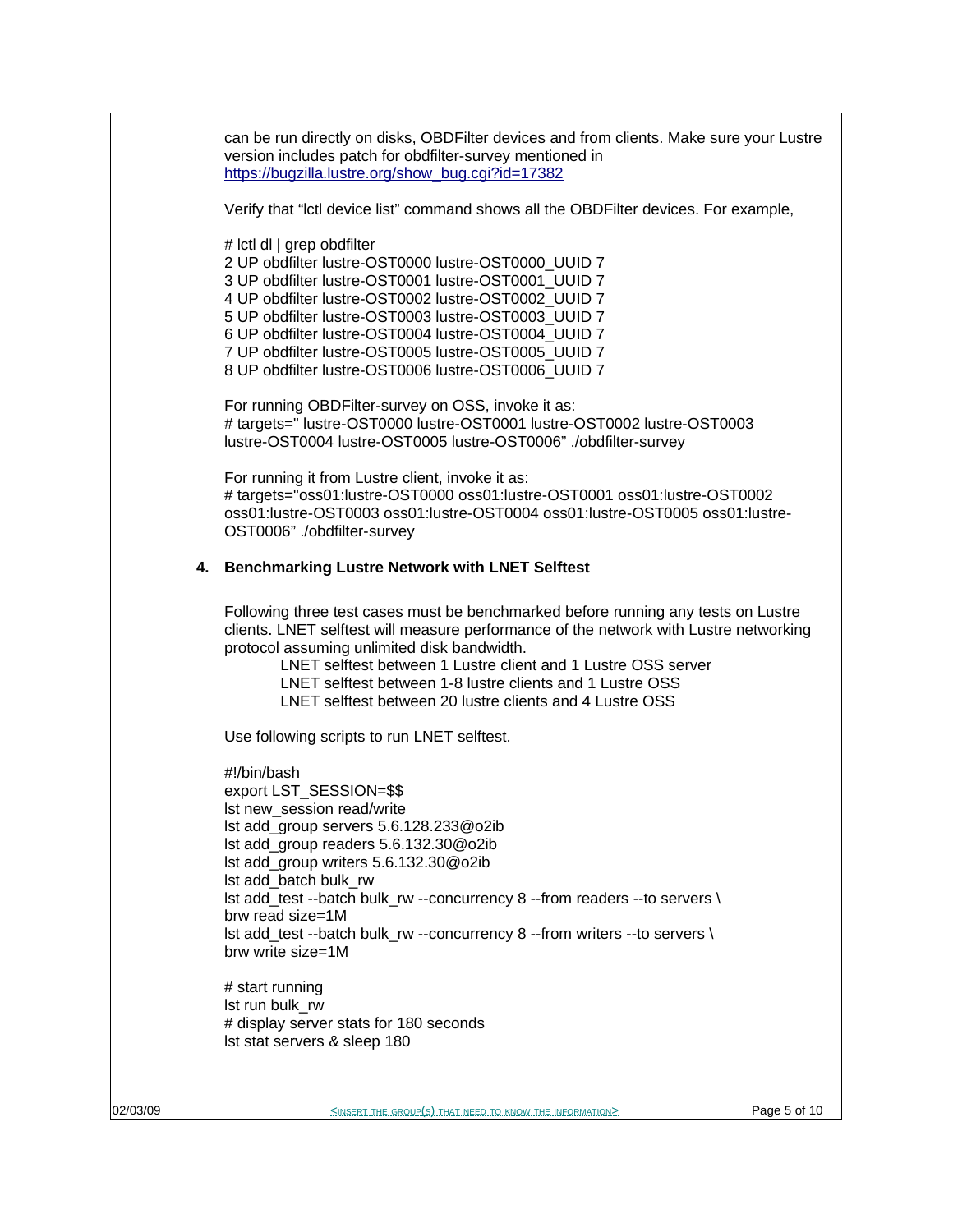lst stop bulk\_rw # tear down lst end\_session pkill lst

#!/bin/bash -x DATADIR="/ws/data" TAG="1s1c" DT=`date '+%d\_%m\_%y\_%Hh\_%Mm\_%Ss'` dstat -C 0,1,2,3,4,5,6,7 --output \$DATADIR/dstat.\$TAG.\$DT.csv 1 > \$DATADIR/dstat.\$TAG.\$DT.txt & mkdir -p \$DATADIR ./lnet\_ib.sh > \$DATADIR/lnet.\$TAG.\$DT.txt pkill python

#### **5. Benchmarking metadata operations with Metabench on Lustre**

Metabench is tool to stress metadata operations like file creation, stat, unlink, delete etc. This can be run on single client or multiple clients with MPI. Following tests should be conducted with Lustre:

- file creates, stat, unlink and delete with single client and MDS with 4,8,16,32 & 64 processes
- file creates, stat, unlink and delete with multiple clients and MDS with  $4,8,16,32$  & 64 processes

Invoke metabench command as follows:

./mpirun -np 4 ./metabench -w /mnt/lustre -c 30400 -C -S -k -D Make sure lustre filesystem is unmounted and mounted again between runs.

#### **6. Benchmarking Lustre Client with PIOS**

PIOS is parallel I/O simultor designed to mimic common I/O patterns of high performance computing applications. PIOS can generate I/O patterns based on writing number of regions where each region is composed of number of same sized chunks. PIOS has ability to vary number of threads, regions, chunks and introduce randomness in each of the parameters.

Following test cases must be run with PIOS on Lustre.

- PIOS on single Lustre client writing single shared file
- PIOS on single Lustre client reading and verifying single shared file
- PIOS on single Lustre client writing files per processes
- PIOS on single Lustre client reading and verifying files per processes

Invoke PIOS as follows for large I/O tests:

./pios -t 4,8,16,32,64 -n 8192 -c 1M -s 4M -o 4M -p /mnt/lustre ./pios -t 4,8,16,32,64 -n 8192 -c 1M -s 4M -o 4M -p /mnt/lustre –verify ./pios -t 4,8,16,32,64 -n 8192 -c 1M -s 4M -o 4M –load=fpp -p /mnt/lustre ./pios -t 4,8,16,32,64 -n 8192 -c 1M -s 4M -o 4M –load=fpp -p /mnt/lustre --verify

Invoke PIOS as follows for small I/O tests:

./pios -t 4,8,16,32 -n 8192 -c 4k,8k,16k,32k,64k,128k -s 128k -o 128k -p /mnt/lustre ./pios -t 4,8,16,32 -n 8192 -c 4k,8k,16k,32k,64k,128k -s 128k -o 128k -p /mnt/lustre –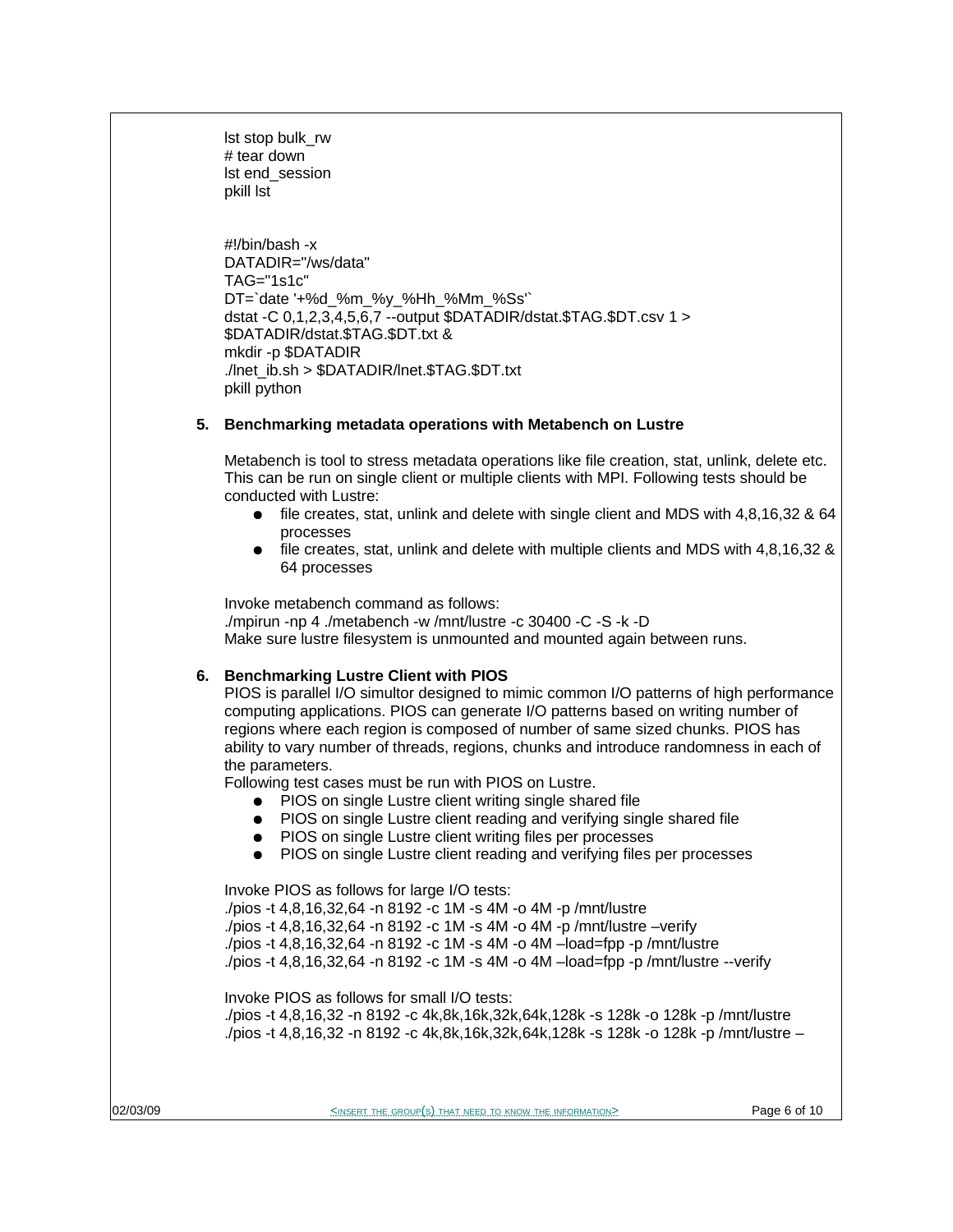|                                                                 | verify<br>load=fpp -p /mnt/lustre                                                                                                                                                                                                                                                                                                                                                                                                                                                                                                                                                                                                                                                              | ./pios -t 4,8,16,32 -n 8192 -c 4k,8k,16k,32k,64k,128k -s 128k -o 128k -p /mnt/lustre -<br>./pios -t 4,8,16,32 -n 8192 -c 4k,8k,16k,32k,64k,128k -s 128k -o 128k -p /mnt/lustre -<br>load=fpp -p /mnt/lustre -verify |  |                                            |  |
|-----------------------------------------------------------------|------------------------------------------------------------------------------------------------------------------------------------------------------------------------------------------------------------------------------------------------------------------------------------------------------------------------------------------------------------------------------------------------------------------------------------------------------------------------------------------------------------------------------------------------------------------------------------------------------------------------------------------------------------------------------------------------|---------------------------------------------------------------------------------------------------------------------------------------------------------------------------------------------------------------------|--|--------------------------------------------|--|
|                                                                 | 7. Benchmarking Lustre clients with IOR                                                                                                                                                                                                                                                                                                                                                                                                                                                                                                                                                                                                                                                        |                                                                                                                                                                                                                     |  |                                            |  |
|                                                                 | Interleaved or Random (IOR) benchmarks is developed by the Scalable I/O Project<br>(SIOP) at LLNL. It is used for benchmarking parallel file systems using POSIX, MPIIO, or<br>HDF5 interfaces. IOR is opensource and freely available at<br>http://sourceforge.net/projects/ior-sio/ IOR has Lustre specific settings which can be<br>used to tune IOR performance on Lustre. This document assumes that IOR is compiled<br>with Lustre support and proper MPI libraries (LAMMPI) are installed on all Lustre clients.                                                                                                                                                                        |                                                                                                                                                                                                                     |  |                                            |  |
| # Verify resync with spare disk has started<br>cat /proc/mdstat | A typical IOR profile for Lustre looks like:<br><b>IOR START</b><br>$testFile = /mnt/lustre/regression$<br>filePerProc=0<br>api=POSIX<br>repetitions=3<br>verbose=1<br>blockSize=32g<br>transferSize=1m<br>verbose=1<br>writeFile=1<br>readFile=1<br>maxTimeDuration=900<br>lustreStripeCount=-1<br>keepFile=0<br>useO_DIRECT=0<br><b>RUN</b><br><b>IOR STOP</b><br>Please refer to table below for IOR test cases needed to be run on Lustre clients. IOR should be run<br>with 1 process per cpu. Disks failures in a RAID array can be simulated by using the following<br>commands:<br># Simulate a disk failure in RAID6 array md0<br>mdadm -manage -set-faulty /dev/mds0 /dev/dsk/c0t1d0 |                                                                                                                                                                                                                     |  |                                            |  |
| No                                                              | State of Filesystem                                                                                                                                                                                                                                                                                                                                                                                                                                                                                                                                                                                                                                                                            | <b>Failure Modes</b>                                                                                                                                                                                                |  | <b>IOR Configuration</b>                   |  |
| 1.                                                              | Filesystem is empty                                                                                                                                                                                                                                                                                                                                                                                                                                                                                                                                                                                                                                                                            | No failures                                                                                                                                                                                                         |  | Single Shared File with<br><b>DirectIO</b> |  |
|                                                                 |                                                                                                                                                                                                                                                                                                                                                                                                                                                                                                                                                                                                                                                                                                |                                                                                                                                                                                                                     |  | Files per process with<br><b>DirectIO</b>  |  |
|                                                                 |                                                                                                                                                                                                                                                                                                                                                                                                                                                                                                                                                                                                                                                                                                |                                                                                                                                                                                                                     |  | Single Shared File<br>without DirectIO     |  |
| 02/03/09                                                        |                                                                                                                                                                                                                                                                                                                                                                                                                                                                                                                                                                                                                                                                                                | <insert group(s)="" information="" know="" need="" that="" the="" to=""></insert>                                                                                                                                   |  | Page 7 of 10                               |  |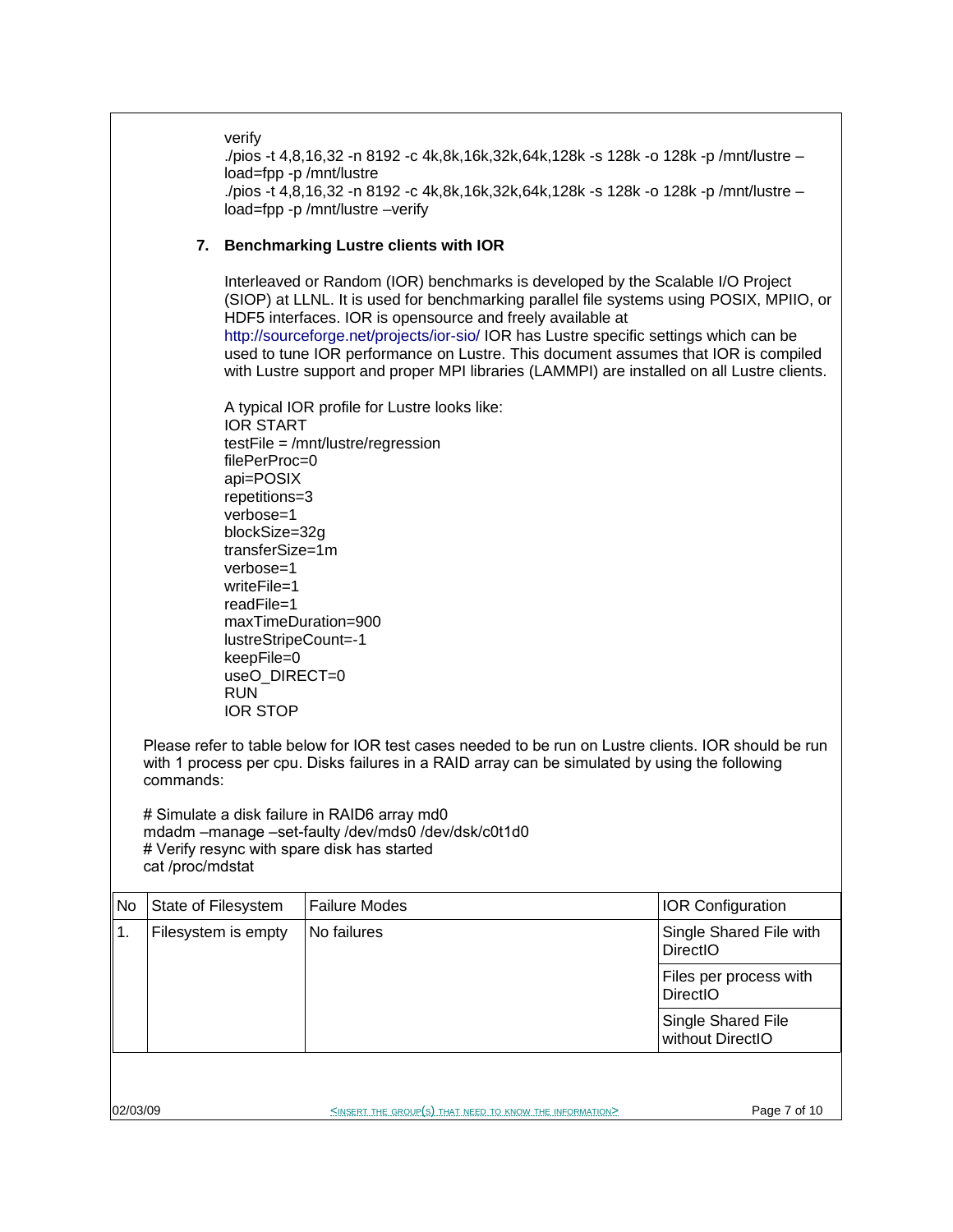|                |                                    |                                                                                   | Files per process without<br><b>DirectIO</b>                     |  |
|----------------|------------------------------------|-----------------------------------------------------------------------------------|------------------------------------------------------------------|--|
|                |                                    |                                                                                   | Single Shared File with<br>DirectIO on<br>stripecount=1          |  |
|                |                                    |                                                                                   | Files per process with<br>DirectIO on<br>stripecount=1           |  |
|                |                                    |                                                                                   | Single Shared File<br>without DirectIO on<br>stripecount=1       |  |
|                |                                    |                                                                                   | Files per process without<br>DirectIO on<br>stripecount=1        |  |
|                |                                    |                                                                                   | Single Shared File with<br>DirectIO with<br>transfersize=128m    |  |
|                |                                    |                                                                                   | Files per process with<br>DirectIO with<br>transfersize=128m     |  |
|                |                                    |                                                                                   | Single Shared File<br>without DirectIO with<br>transfersize=128m |  |
|                |                                    |                                                                                   | Files per process without<br>DirectIO with<br>transfersize=128m  |  |
|                |                                    | One RAID6 group on each OSS re-syncing with<br>spare disk (assumed a disk failure | Single Shared File with<br><b>DirectIO</b>                       |  |
|                |                                    |                                                                                   | Files per process with<br><b>DirectIO</b>                        |  |
|                |                                    |                                                                                   | Single Shared File<br>without DirectIO                           |  |
|                |                                    |                                                                                   | Files per process without<br>DirectIO                            |  |
|                |                                    | One RAID6 group on each OSS is offline<br>(assumed to be undergoing lfsck)        | Single Shared File with<br><b>DirectIO</b>                       |  |
|                |                                    |                                                                                   | Files per process with<br><b>DirectIO</b>                        |  |
|                |                                    |                                                                                   | Single Shared File<br>without DirectIO                           |  |
|                |                                    |                                                                                   | Files per process without<br><b>DirectIO</b>                     |  |
| $\overline{2}$ | Filesystem is 50% full No failures |                                                                                   | Single Shared File with                                          |  |
|                |                                    |                                                                                   |                                                                  |  |
| 02/03/09       |                                    | <insert group(s)="" information="" know="" need="" that="" the="" to=""></insert> | Page 8 of 10                                                     |  |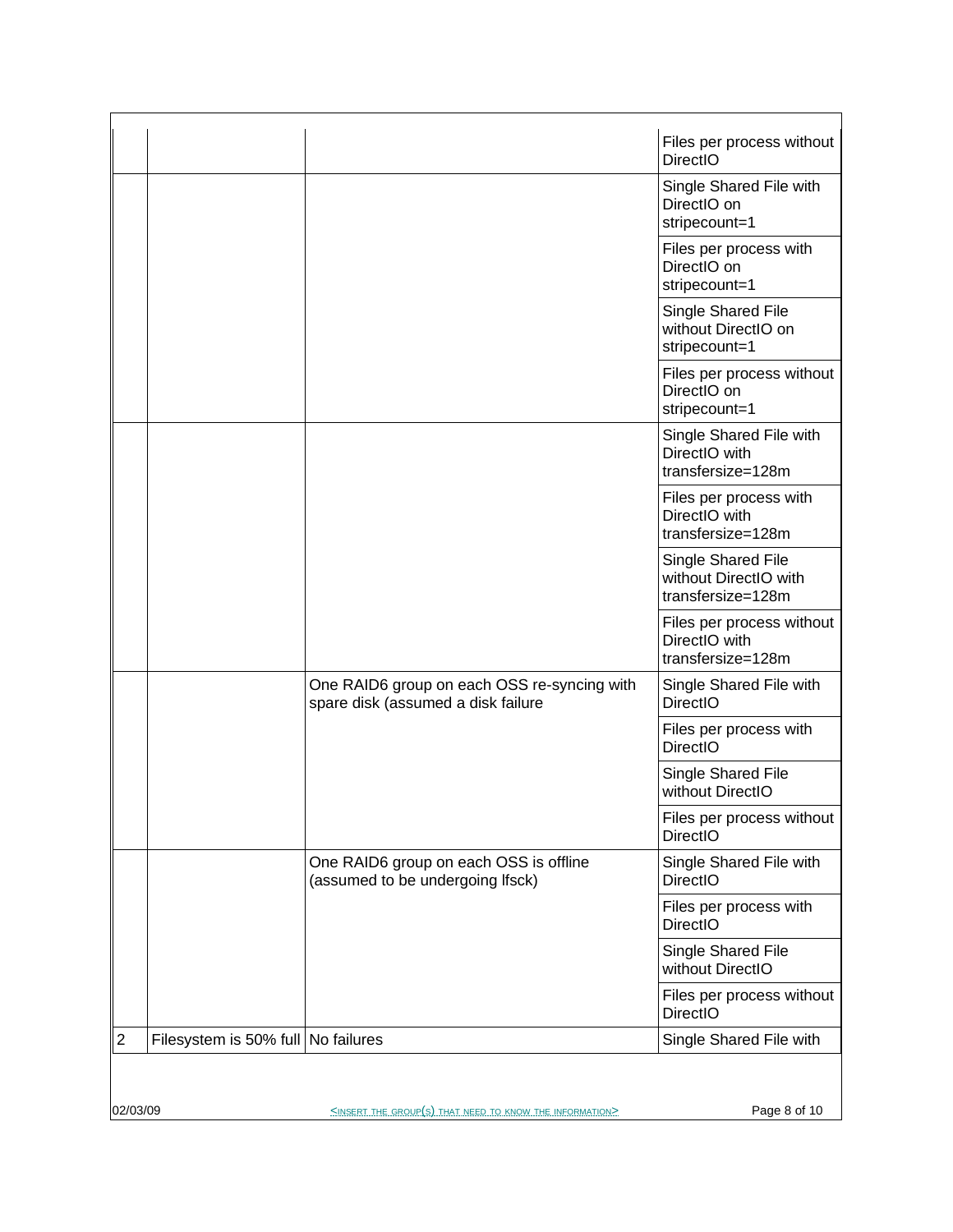|   |                                    |                                                                                   | <b>DirectIO</b>                              |
|---|------------------------------------|-----------------------------------------------------------------------------------|----------------------------------------------|
|   |                                    |                                                                                   | Files per process with<br><b>DirectIO</b>    |
|   |                                    |                                                                                   | Single Shared File<br>without DirectIO       |
|   |                                    |                                                                                   | Files per process without<br><b>DirectIO</b> |
|   |                                    | One RAID6 group on each OSS re-syncing with<br>spare disk (assumed a disk failure | Single Shared File with<br><b>DirectIO</b>   |
|   |                                    |                                                                                   | Files per process with<br><b>DirectIO</b>    |
|   |                                    |                                                                                   | Single Shared File<br>without DirectIO       |
|   |                                    |                                                                                   | Files per process without<br><b>DirectIO</b> |
| 3 | Filesystem is 90% full No failures |                                                                                   | Single Shared File with<br><b>DirectIO</b>   |
|   |                                    |                                                                                   | Files per process with<br><b>DirectIO</b>    |
|   |                                    |                                                                                   | Single Shared File<br>without DirectIO       |
|   |                                    |                                                                                   | Files per process without<br><b>DirectIO</b> |
|   |                                    | One RAID6 group on each OSS re-syncing with<br>spare disk (assumed a disk failure | Single Shared File with<br>DirectIO          |
|   |                                    |                                                                                   | Files per process with<br><b>DirectIO</b>    |
|   |                                    |                                                                                   | Single Shared File<br>without DirectIO       |
|   |                                    |                                                                                   | Files per process without<br><b>DirectIO</b> |

## **II. Test Plan Approval**

- Internal review (?)
- External review  $(?)$ <br>• Date(s) agreed to b
- Date(s) agreed to by the client to conduct testing

## **III.Test Plan – Final Report**